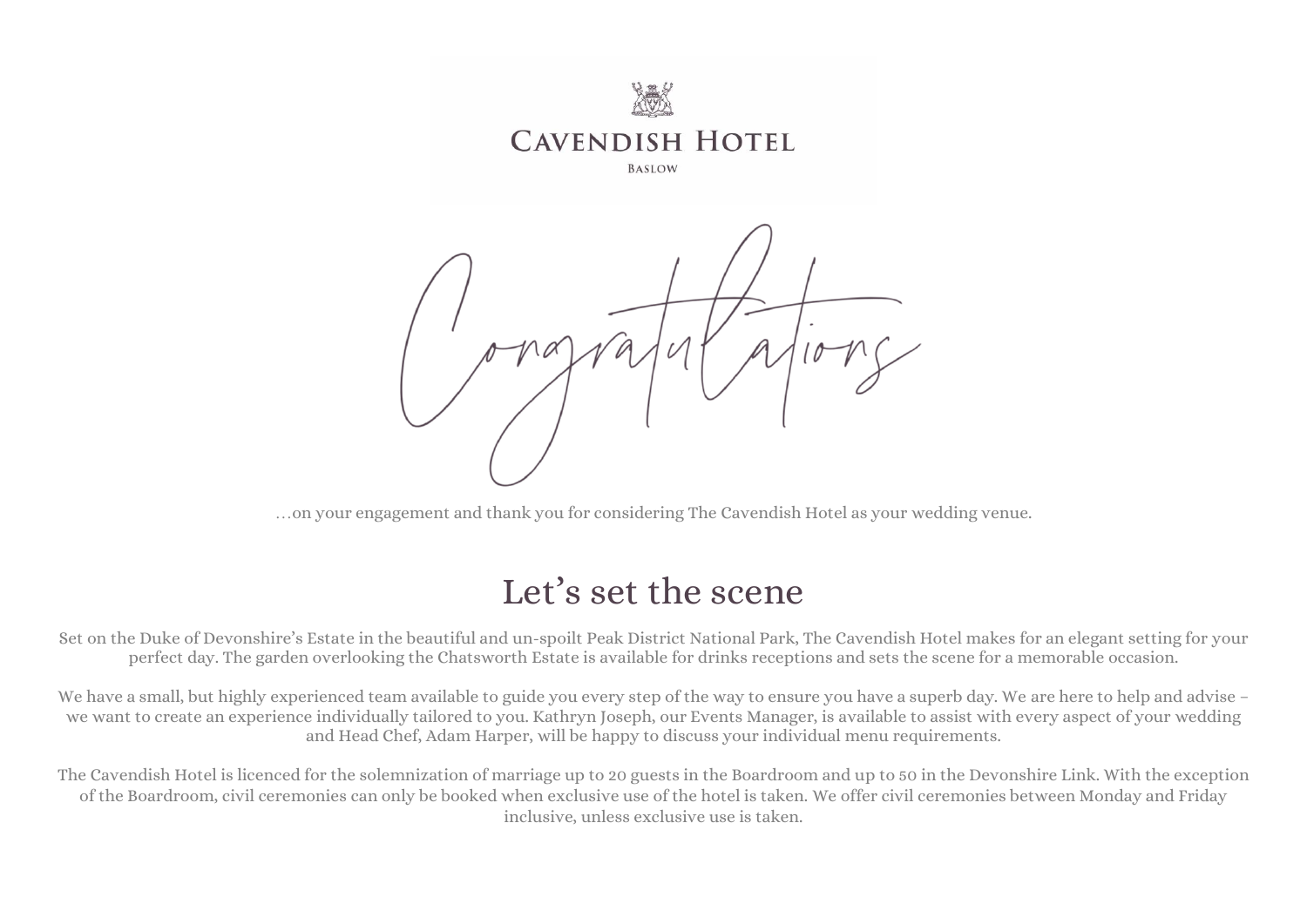#### TAILORED TO YOU

Exclusive use of the hotel enhances the privacy and comfort for your celebrations throughout the day and evening, whilst ensuring that the Gallery Restaurant need not be vacated by 4.30pm. By taking exclusive use, all the hotel bedrooms will be reserved for your party.

You must guarantee that your party will book all the bedrooms – the cost of which can be met by you in entirety on behalf of your guests or, as is more usual, your guests pay for their rooms on departure in the normal way.

#### Exclusive Use:

#### To December 2022

Additional Exclusive Use Charge - £4,500.00

Civil ceremony charge £395.00 -Boardroom

Civil ceremony charge £625.00 – Devonshire Link

#### Evening Entertainment

When the Cavendish is taken on an exclusive use basis, a variety of entertainment can be made available into the evening, from a string quartet to disco or live band. The cost of a DJ ranges from £350.00 and prices for live bands are available on request. The area for evening entertainment is in the Front Hall.

> For payment of deposits, final payments, cancellation policy and general requirements please refer to the separate terms and conditions document for completion with your deposit. Please note a 5% service levy is added to all accounts for distribution directly to staff.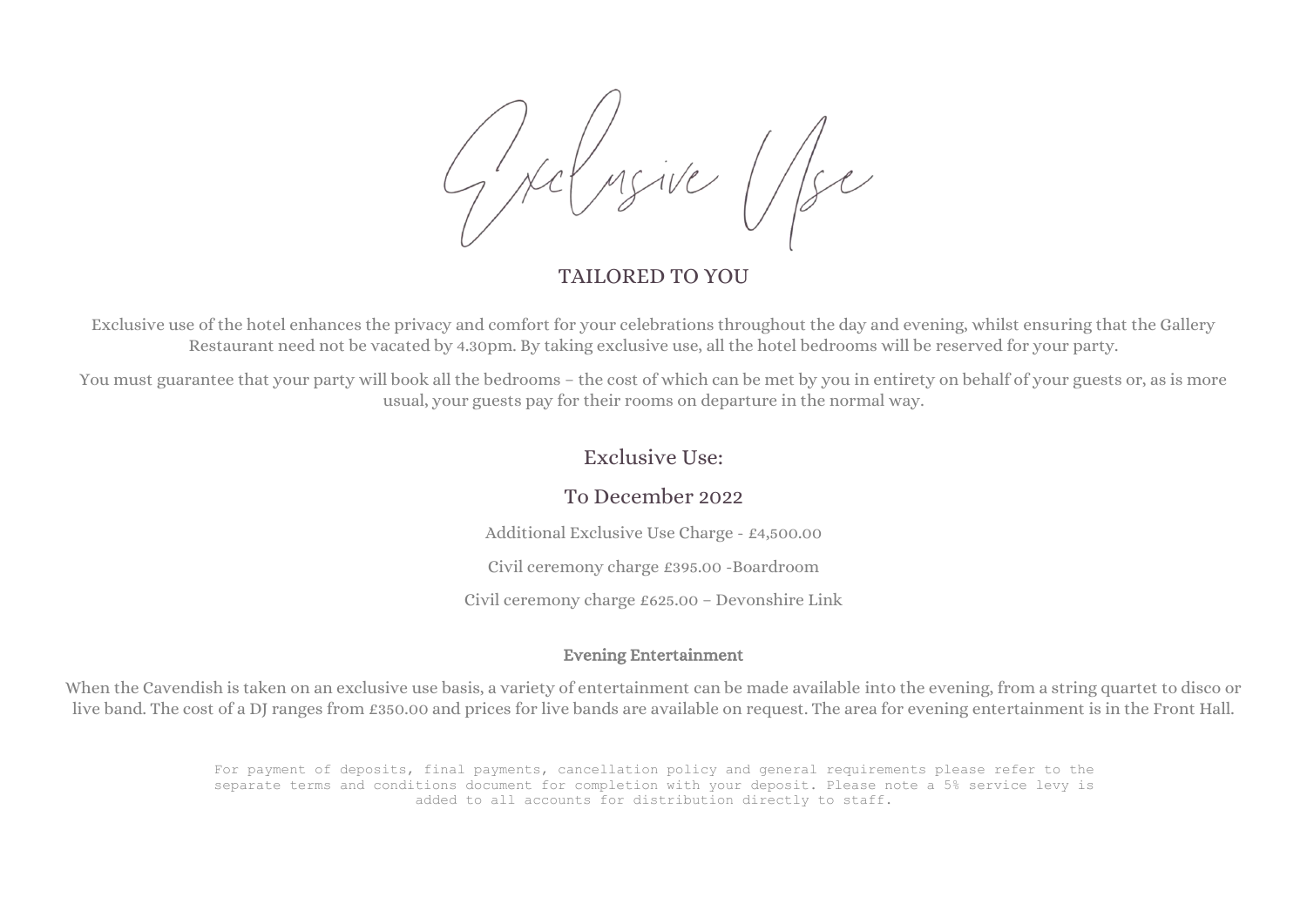### SMALLER GATHERINGS

Smaller weddings can be accommodated in either the Boardroom to a maximum of 18 or the Private Dining Room to a maximum of 10. The Gallery Restaurant is available for daytime receptions to a maximum of 40 guests (or 50 if the Private Dining Room is also used) but unless exclusive use of the whole hotel is taken, must be vacated by 4.30pm. Table plans and room layout are largely limited by the size and shape of the room we offer, for example for maximum numbers in the Boardroom and Private Dining Room, an oval shaped table is only possible. Gallery table plans to be discussed on an individual basis.

Smaller weddings not taking exclusive use of the hotel are subject to a room hire charge as follows:

### Hire of Boardroom / Private Dining Room:

£100.00 per half day

£170.00 per full day

£20.00 per hour

#### Hire of Gallery Restaurant:

For day use only (Under 30 guests) £550.00

For payment of deposits, final payments, cancellation policy and general requirements please refer to the separate terms and conditions document for completion with your deposit. Please note a 5% service levy is added to all accounts for distribution directly to staff.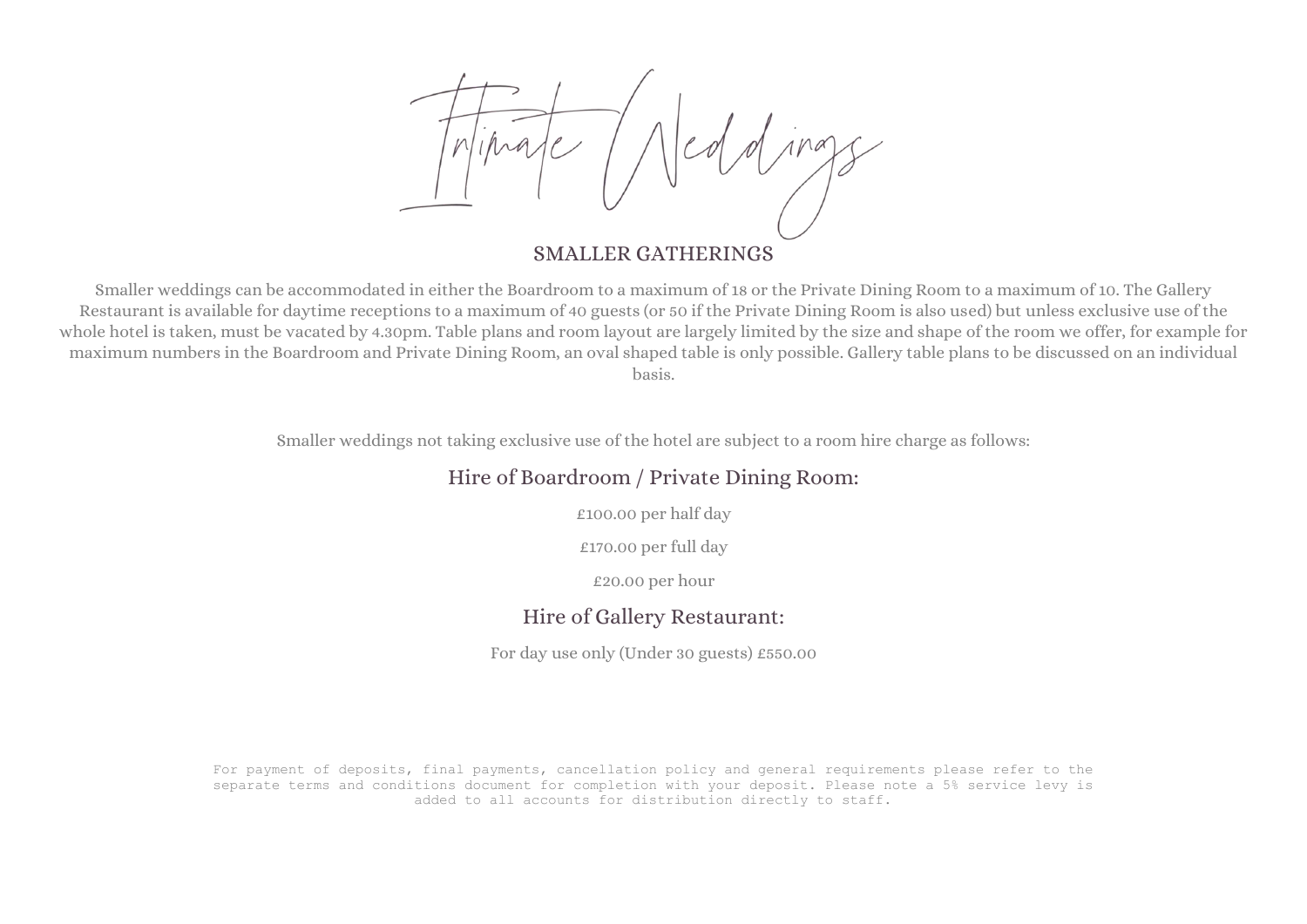# Menus

Wherever possible, individual requirements for menus can be accommodated, Head Chef Adam Harper is available to offer help and expertise on menu arrangements. Experience tells us that the quality of food and service can be best achieved for functions when the whole party dines from a set menu common to all, it is quite usual and acceptable for the hosts to choose a menu in this way on behalf of their guests.

The menu maker selection is designed for minimum number of 10. For numbers up to 10 where a set menu is not chosen, the a la carte menu available at the time is offered. For parties between 11 and 20, a reduced menu comprising 3 starters 3 main courses and 3 desserts, again chosen from the prevailing a la carte menu, will be offered.

The final choice from this menu can be made when all the party are gathered; please bear in mind that for these larger numbers, even a limited choice will increase preparation times. The current Gallery menu is enclosed as a sample, but changes are incorporated on a regular basis, we will therefore advise you of the prevailing menu to be offered nearer the time.

For numbers above 20, then a set menu common to all must be chosen from the Menu Maker selection enclosed.

#### For Buffet style menus there are two options:

1. A 'Finger Buffet' comprises various items presented on platters and eaten with ones fingers.

2. A 'Banquet Buffet' which is an elaborate display of numerous items carved personally by the Chef.

Finger buffets are subject to a minimum number of 10 persons and a Banquet buffet a minimum of 25 persons. Vegetarian and dietary requirements can be accommodated in most cases.

Menu prices quoted within this information are applicable to functions held in 2022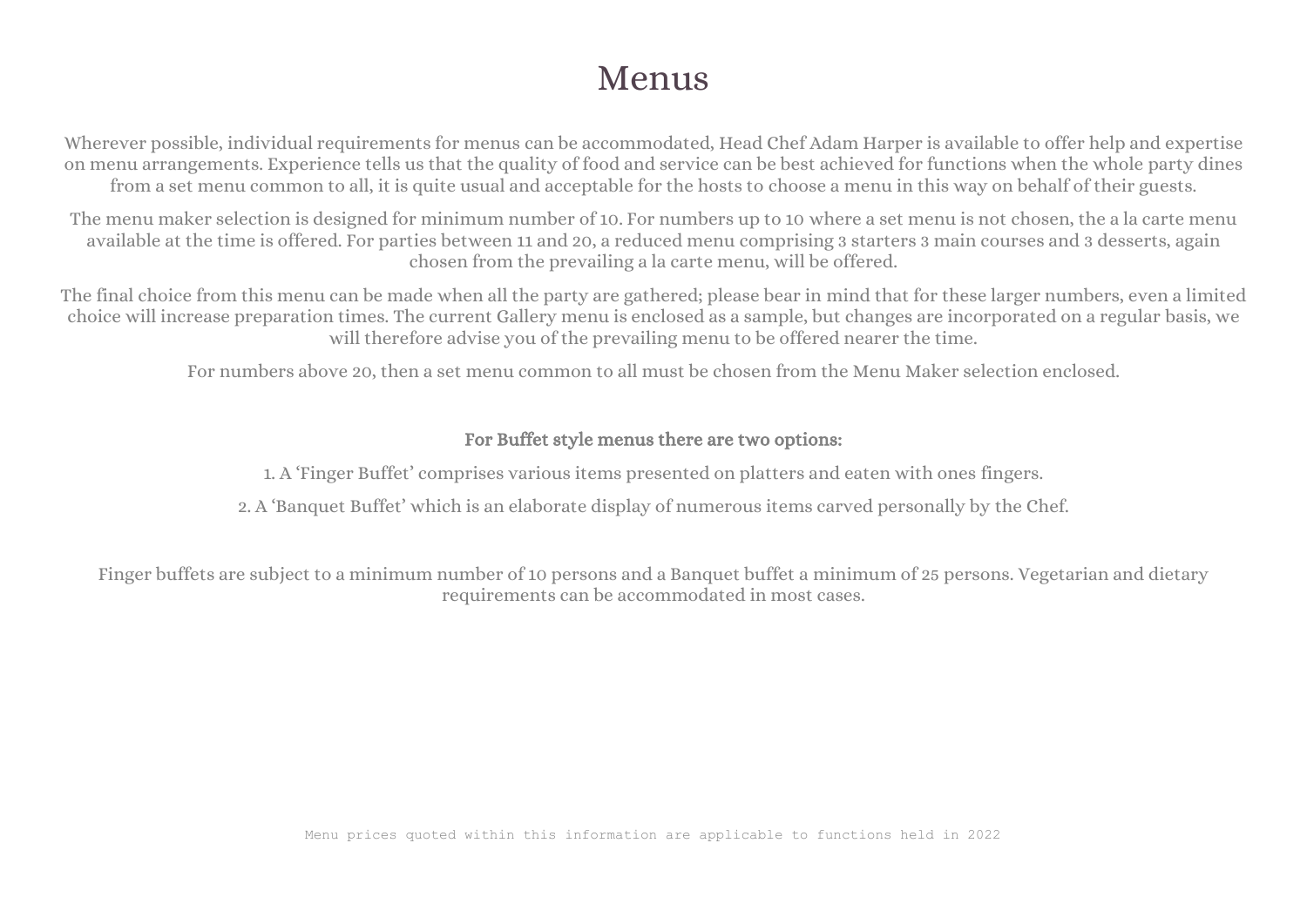# Menu Maker

#### Any 2 courses £55.00| 3 courses £65.00 | 4 courses £75.00 | 5 courses £85.00

Please choose one starter, one main course and one dessert common to all. For an intermediate course, please choose from the starter section.

| <b>STARTERS</b>                                                              | <b>MAIN COURSES</b>                                                                               | <b>DESSERTS</b>                                     |
|------------------------------------------------------------------------------|---------------------------------------------------------------------------------------------------|-----------------------------------------------------|
| Lobster and salmon ravioli, buttered spinach,                                | Beef wellington, roast vegetables, chateaux                                                       | Billionaire shortbread, salted caramelice           |
| lobster bisque                                                               | potatoes, beef jus                                                                                | cream                                               |
| Pressed smoked salmon, horseradish butter,                                   | Pan seared seabass, handmade tagliatelle,                                                         | Pear frangipane tart, vanilla ice cream,            |
| Caviar, sour dough                                                           | tender stem broccoli caper butter sauce                                                           | poached pears                                       |
| Goats cheese terrine, pineapple, balsamic                                    | Roast cherry tomato tart, feta, aged balsamic,                                                    | Pear Belle Helene chocolate sauce                   |
| dressed salad                                                                | dressed leaves                                                                                    | Lemon tart, raspberry sorbet                        |
| Twice baked crab soufflé, Bloody Mary, lime,                                 | Saddle of lamb, dauphinoise potatoes,                                                             | Cinnamon Pavlova, mixed berry                       |
| Henderson's                                                                  | seasonal vegetables, rosemary jus                                                                 | compote, Chantilly cream                            |
| French onion soup, parmesan and black truffle<br>crouton                     | Lemon sole, onions, leeks, roast garlic sauce                                                     | Chocolate fondant, raspberry sorbet                 |
| Confit duck leg, honey and orange glaze,<br>beetroot, carrot, spiced granola | Roast corn fed chicken breast, pancetta, peas,<br>new potatoes, baby gem lettuce mustard<br>sauce | Cafetiere coffee with homemade petit<br>fours £6.50 |

Menu prices quoted within this information are applicable to functions held in 2022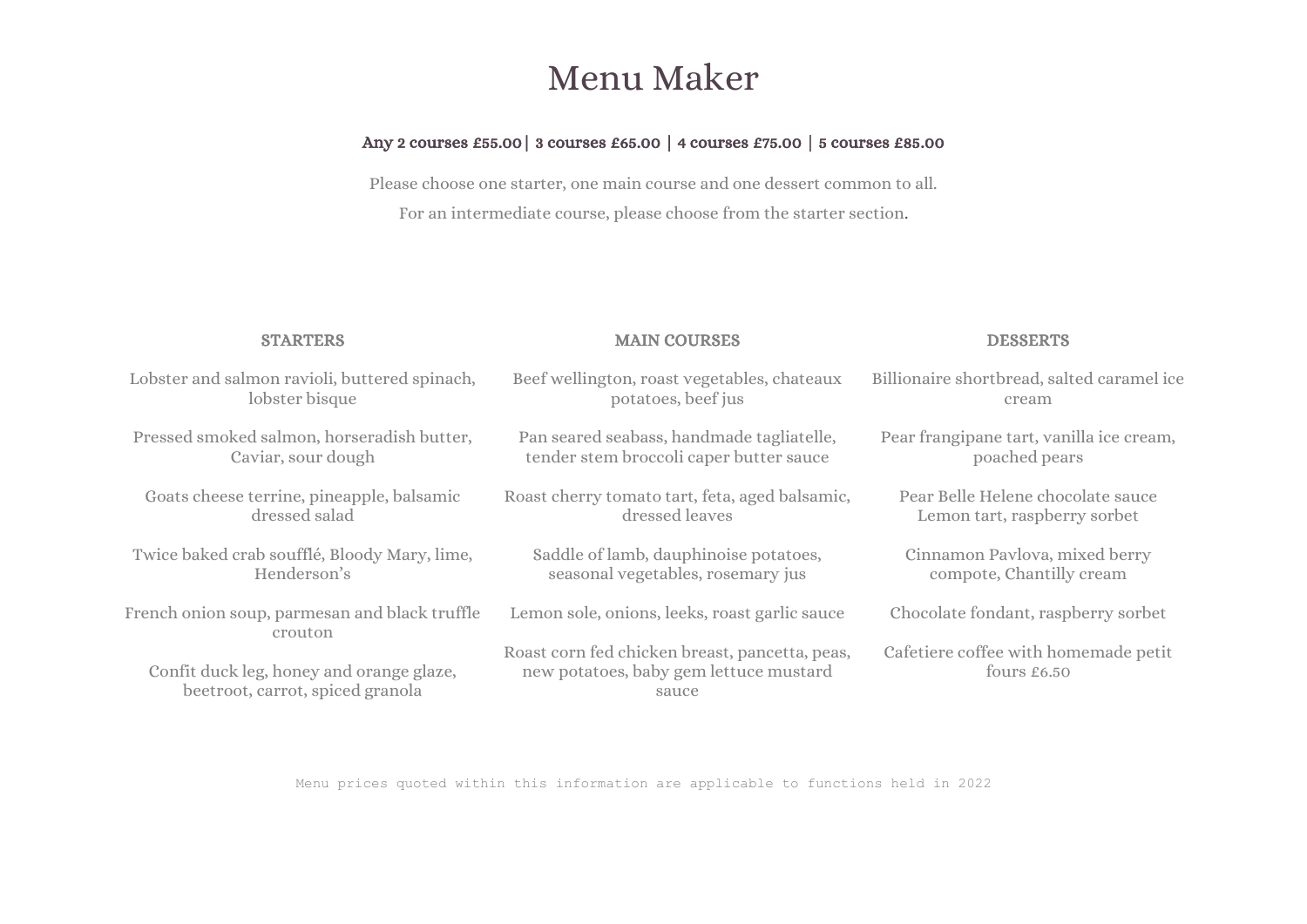# The Banquet Buffet

Available for parties of 25 and above

French onion soup, black truffle and parmesan croutons Pressed smoked salmon terrine, horseradish butter, caviar Confit and cured duck, orange and carrot

Roast sirloin of Castlegate beef & horseradish Moss Valley roast pork with caramelised apples Roast Mediterranean platter (Please advise number required) Whole poached salmon, smoked salmon, grilled lemon Mixed leaf salad, Waldorf salad, Niçoise salad, Sundried tomato, artichoke, Basil olive salad

> Chocolate and pecan tart maple ice cream Mixed berry Pavlova Selection of cheeses, grapes crackers, quince jelly, celery, salted butter Cavendish blend of tea or coffee

> > £60.00 including VAT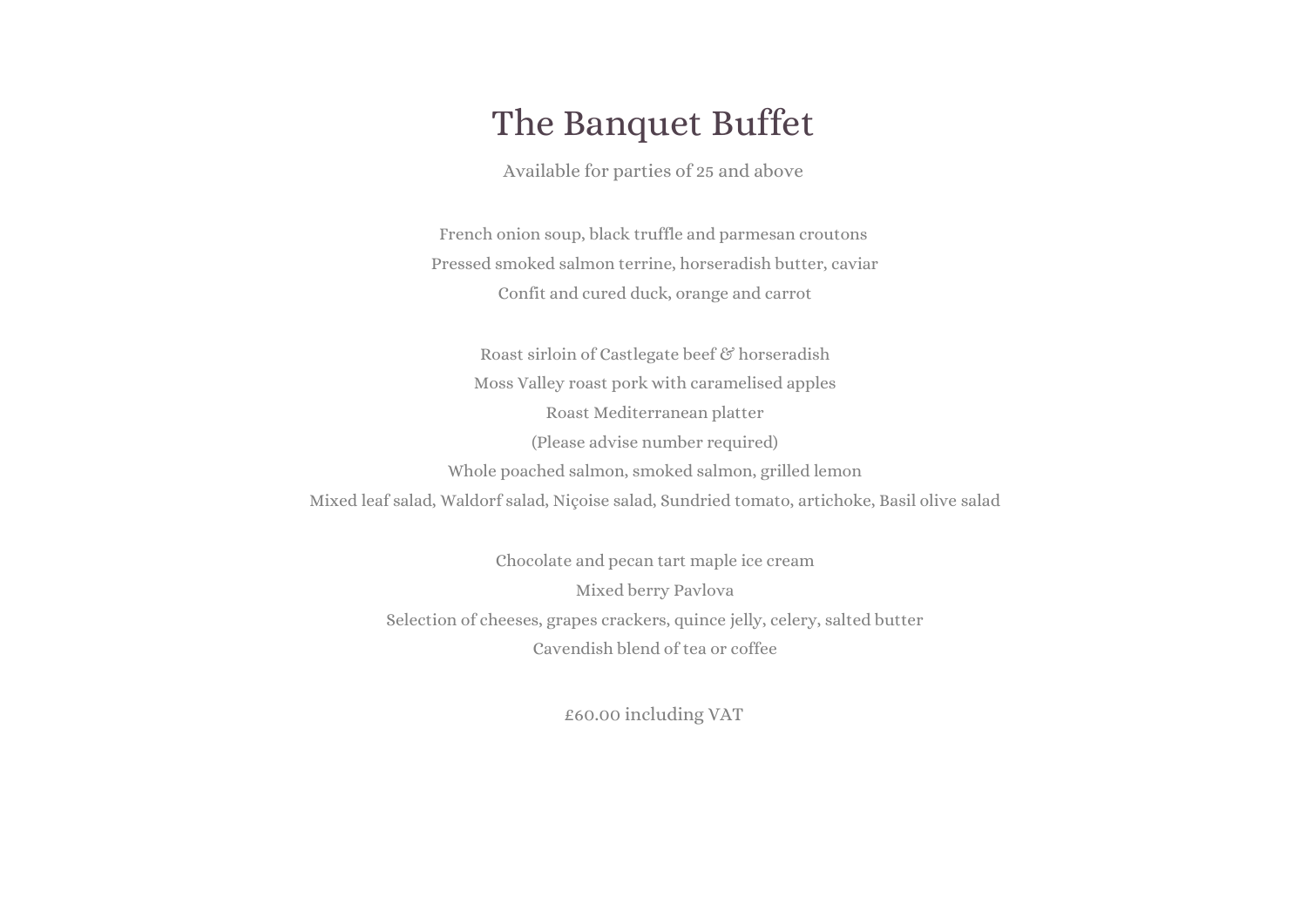# Finger Buffets

Minimum numbers 10

### Finger Buffet No.1

£27.00 including VAT

### Finger Buffet No.2

£37.00 including VAT

Hand cut sandwiches (Ham & mustard, cheese savoy, smoked salmon & cream cheese) Lemon & pepper chicken breast Sour dough, olives, balsamic Mini Quiche Lorraine Tomato & Basil salad crouton

Hand cut sandwiches (Ham  $\mathcal C$  mustard, cheese savoy, smoked salmon  $\mathcal C$  cream cheese) Smoked salmon oatcake roulade Homemade Hunters pie, sweet pickle BBQ chicken drumsticks Artichoke & sun blushed tomato salad Brushetta Crab Crumpet Breads, olives & balsamic

Homemade lemon tart Homemade scones, clotted cream homemade raspberry jam Homemade lemon tart

Cavendish blend of tea, coffee and petit fours £6.50 per person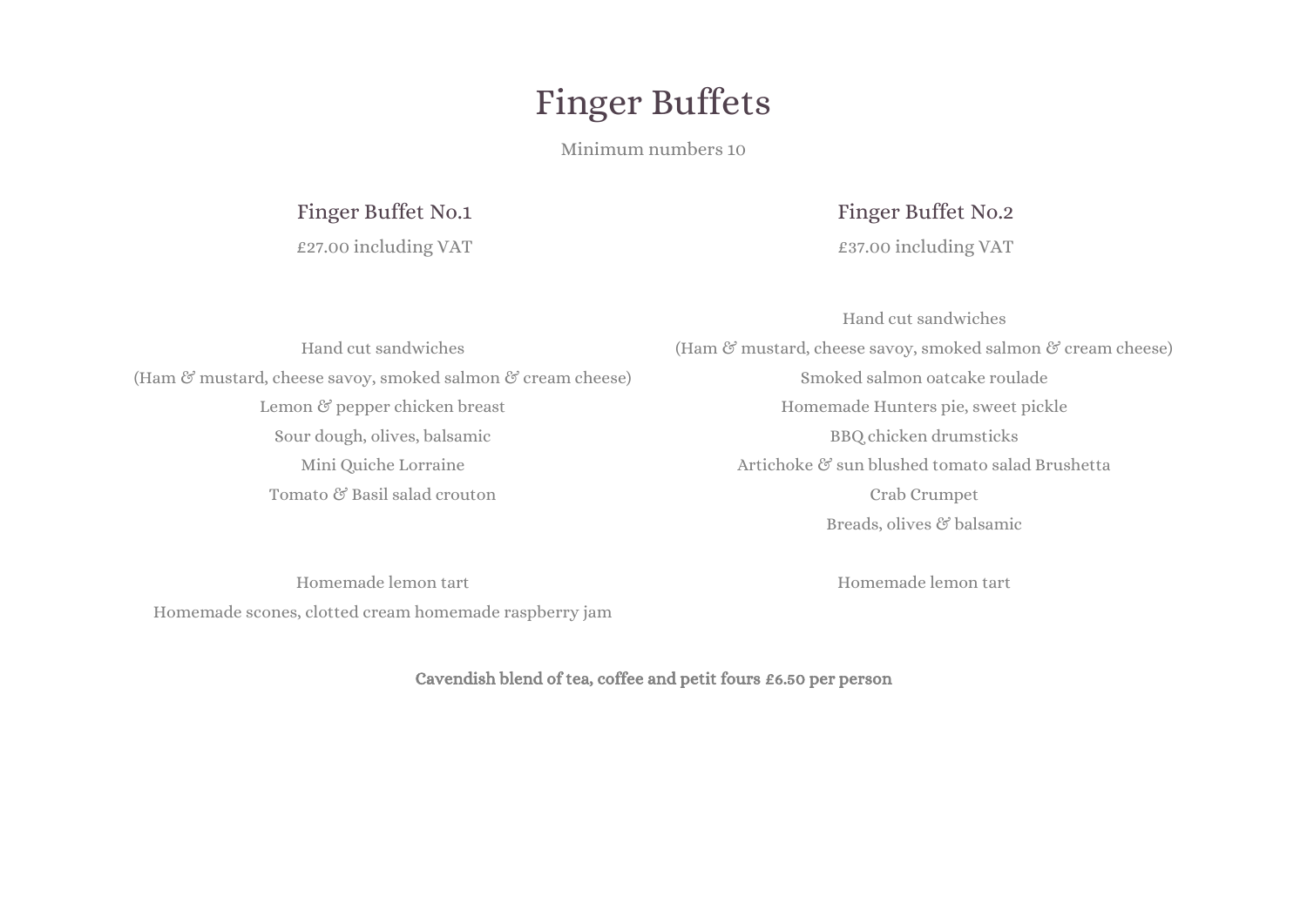## Canapé Menu

Please choose three of the following:

Whipped goats cheese curd  $\mathcal C$  crispy onion cone

Pressed duck liver and confit duck

Blue cheese and pear jelly

Truffle cracker, beef tartar, egg yolk

Cod beignet, lemon mayonnaise

Sun dried tomato, mozzarella, Basil pesto

Mini quiche Lorraine

Red onion & goats cheese tartlet, baby rocket salad

Ham hock terrine, piccalilli

Per person price £7.00